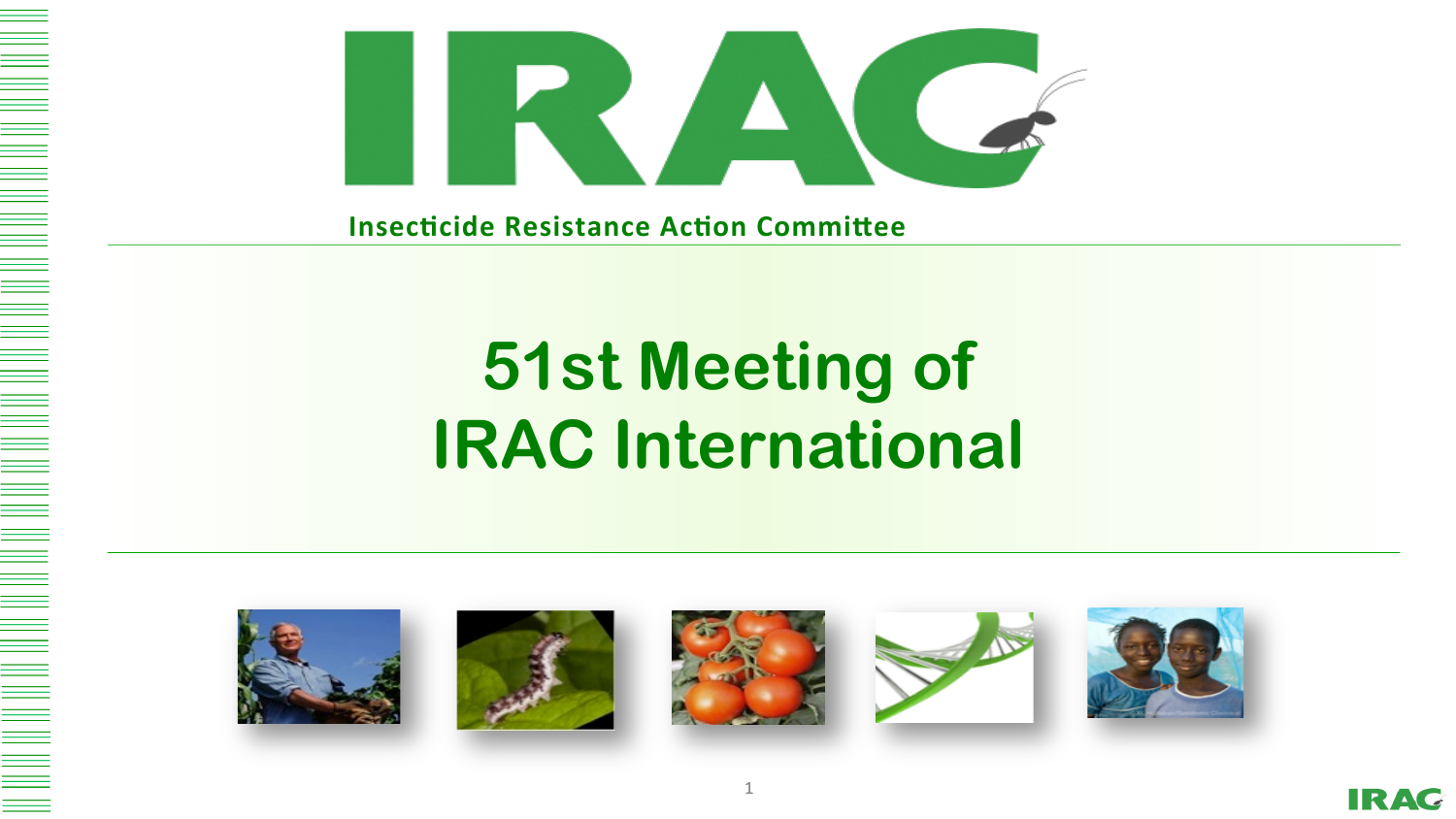

## **Welcome to Philadelphia**

#### **A city famous for being a center of resistance**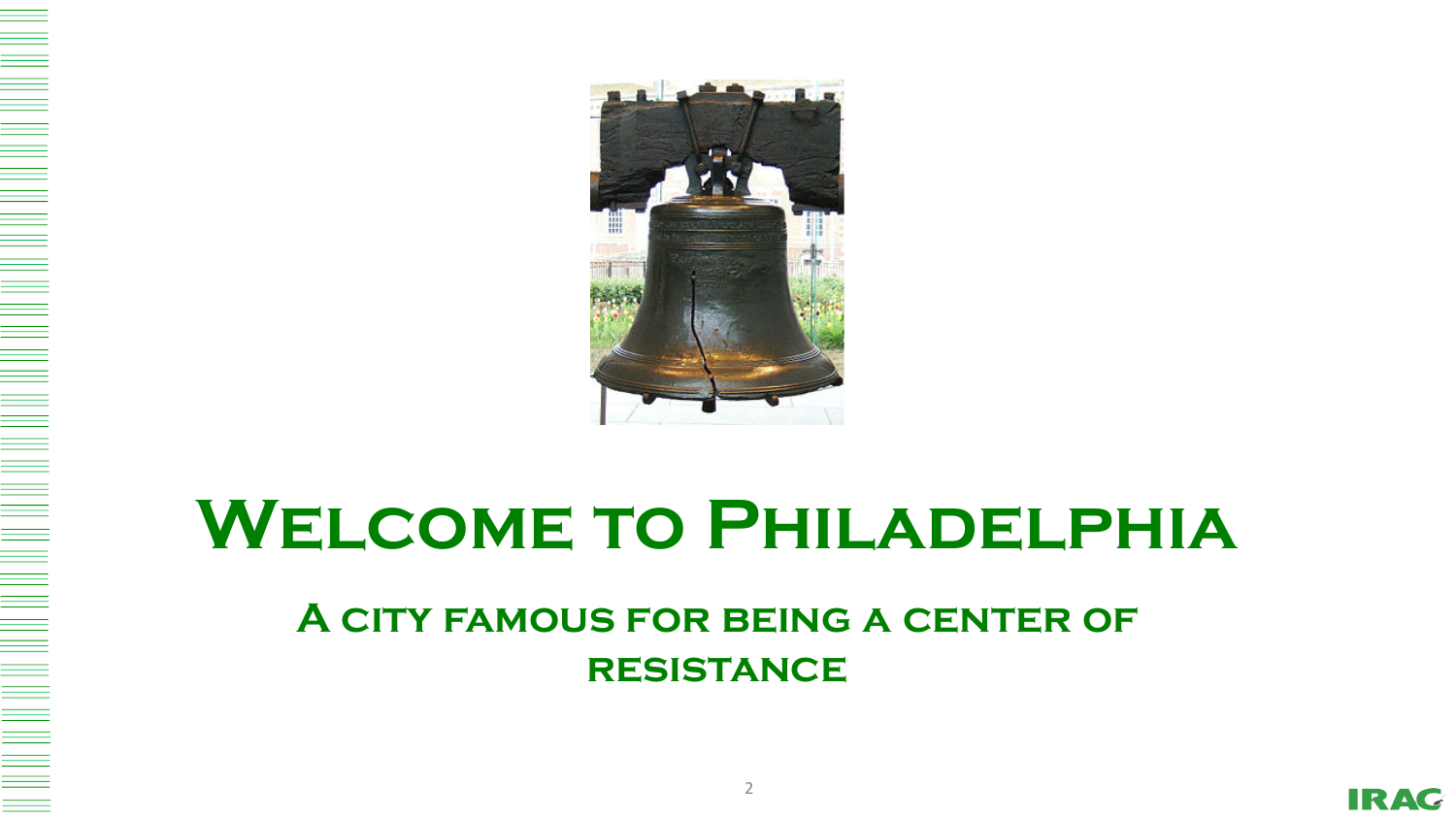#### Meeting objectives

- Our main opportunity to meet together and plan ahead.
- Recommend not to focus too much on past activities or reviews.
- 46 attendees from 12 different companies with twenty-four hours of scheduled discussion time.
- We have regular teleconferences, so this is an opportunity to address topics, ideas, concerns that we can't effectively discuss on the phone.
- Even if it means tough discussions and some friction !

- Think about the reasons why your company is interested in resistance management and participating in IRAC.
- Likely other companies, individuals have the same interests.
- We are not here just to talk about resistance, so what can we do that will have the biggest impact on insecticide resistance management.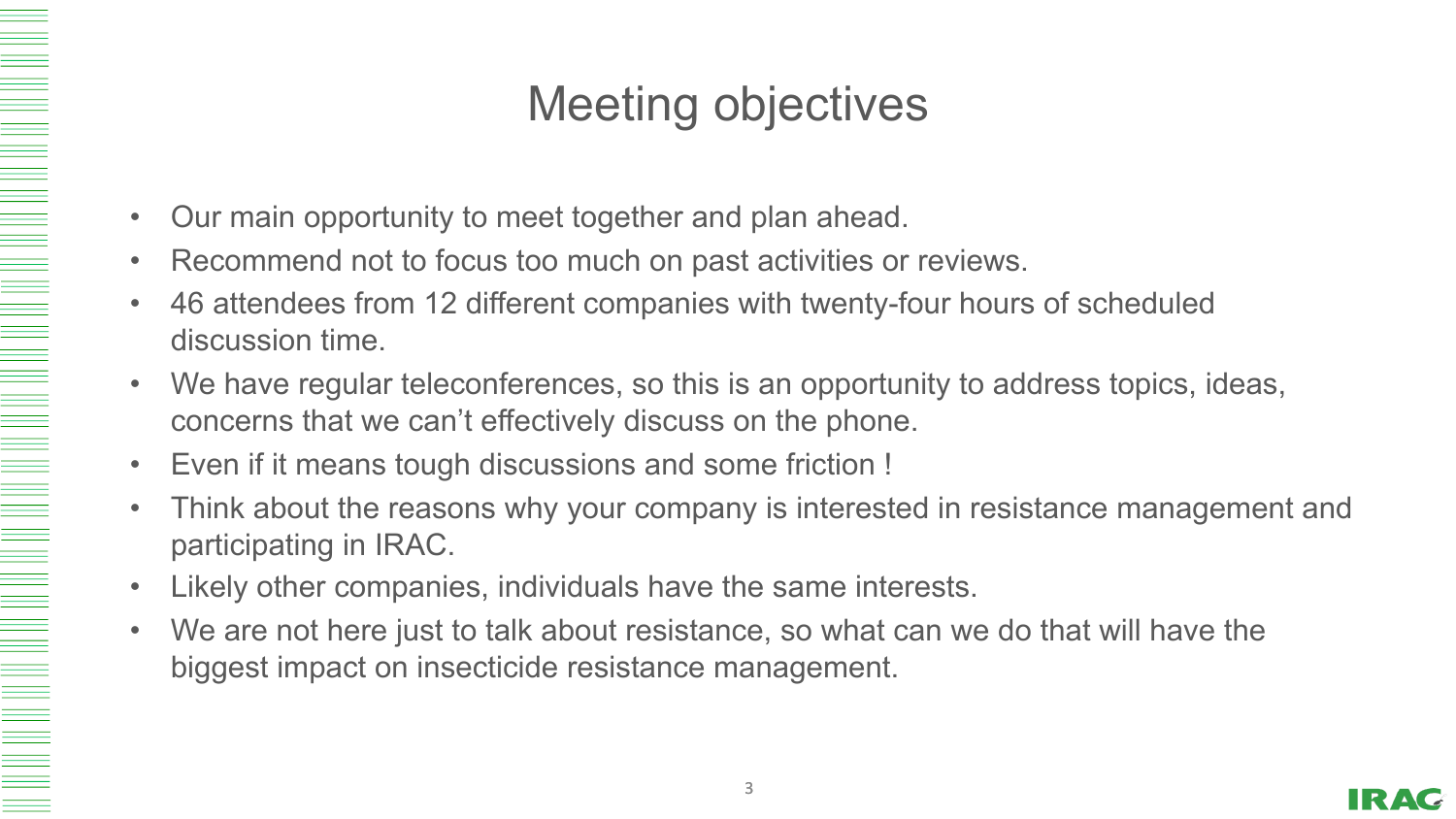#### Agenda

- Each year we like to try and modify the agenda a little.
	- Keep things interesting
	- Optimize time available
	- Try out new ideas

- Tuesday starts, reducing time away.
- Science sessions, guest speakers, visits, city tours, new locations….
- In 2017 new concept....more PLENARY sessions.
	- Discuss key topics that are affecting insecticide resistance management.
	- A chance to speculate how the industry may change in the future.
	- Expand key discussions to a wider group.
	- Allow for greater engagement from individuals.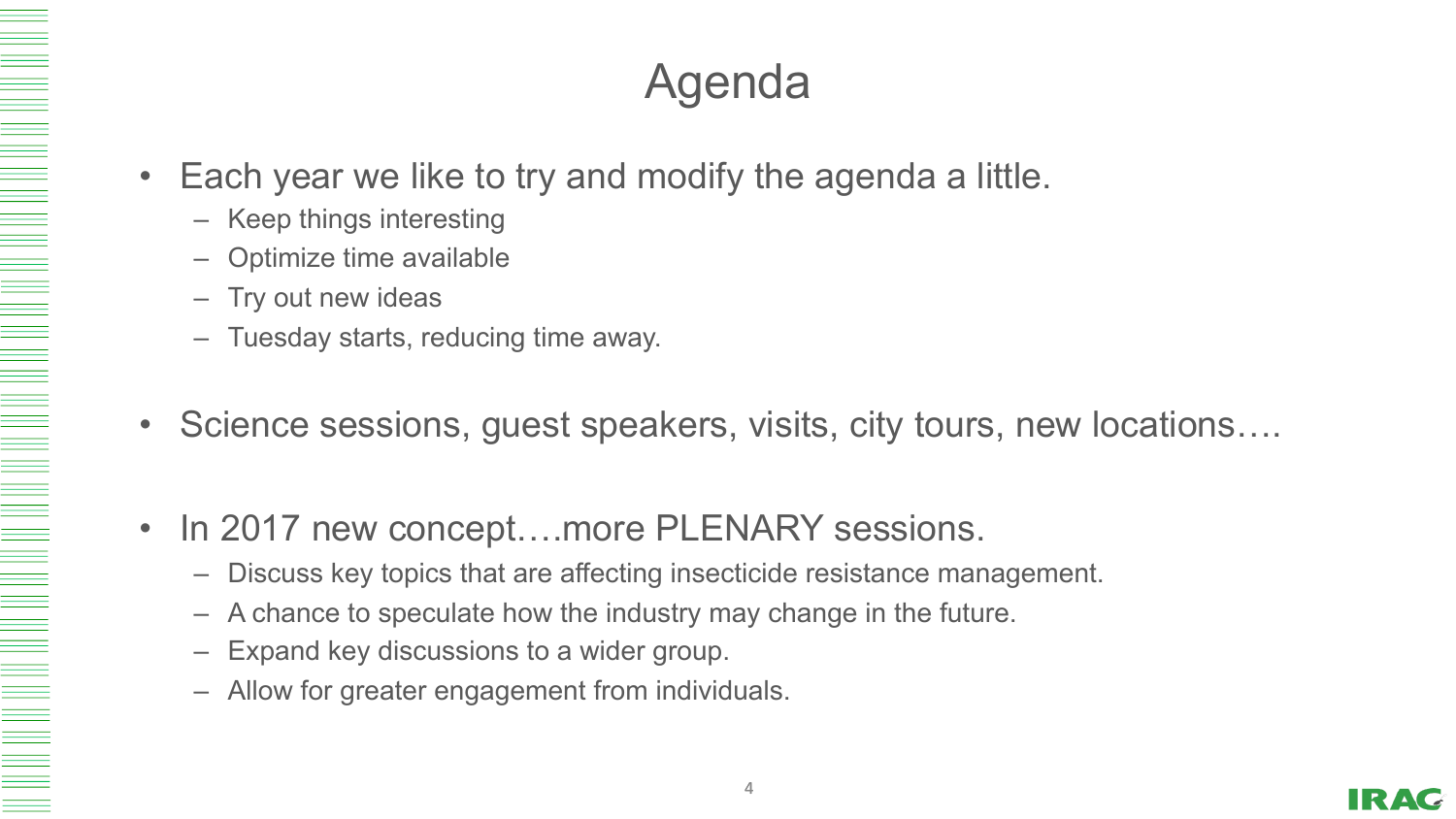#### Agenda

- Key topics to be addressed at this meeting:
	- Insecticide mode of action: How is will it change and how is IRAC responding ?
	- Insecticide resistance evolution modelling: Growing influence on our industry ?
	- Insecticide regulation in Europe and requirements for resistance risk assessment.
	- What information on resistance does IRAC have available and can we prioritize ?
- We also like to keep some of the best elements of our meetings from the past.
	- Review day
	- Guest speaker
	- Working group sessions
	- Group dinner !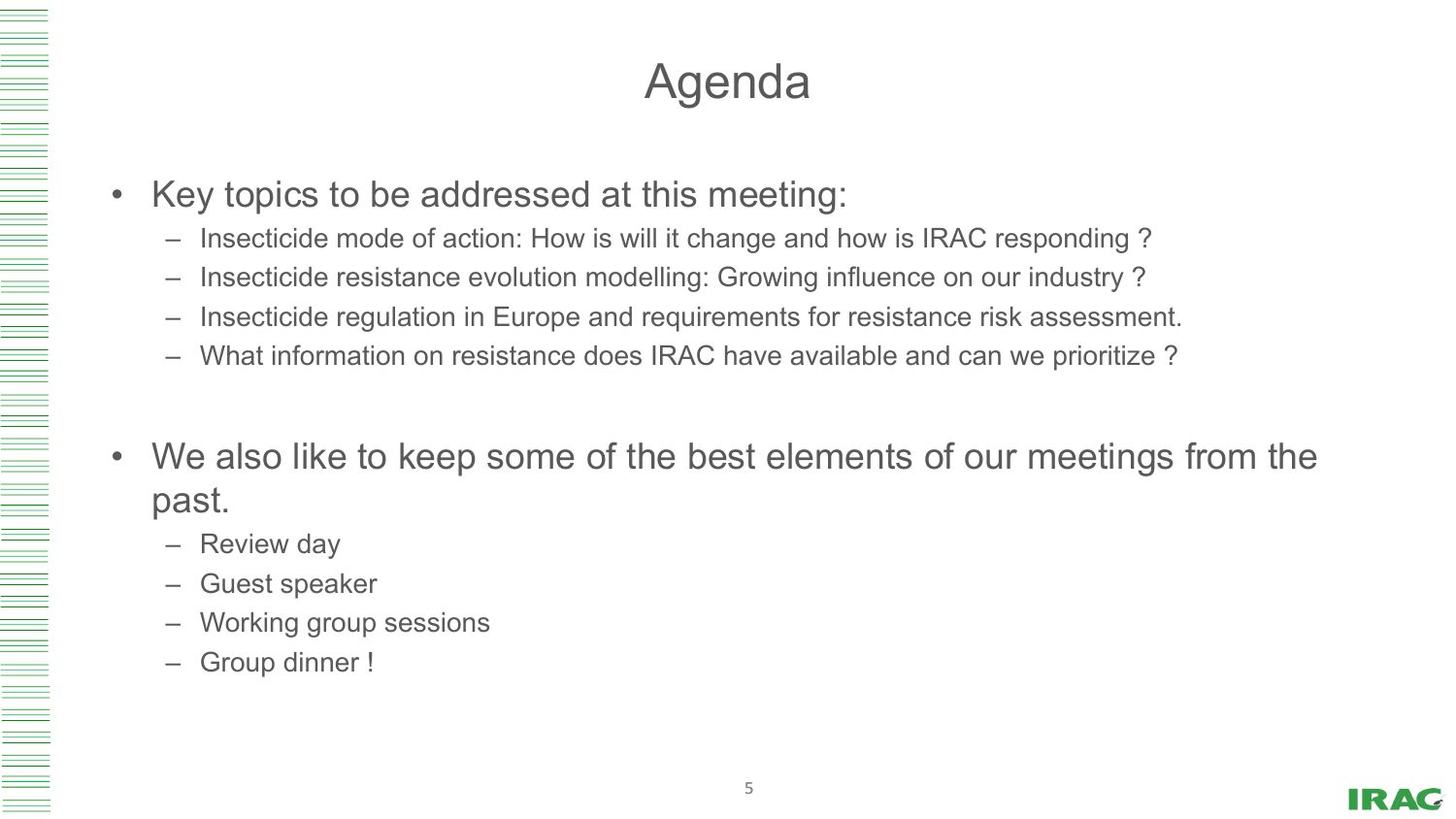## **Todays Agenda (AM)**

| 09.00 h            | 01:30 | Welcome & Objectives - R. Slater (15')      |
|--------------------|-------|---------------------------------------------|
| 09.15h<br>09.30 h  |       | Public Health overview - M. Hoppe (30')     |
| 10.00 h            |       | Biotech overview - C.Pilcher (45')          |
| 10.15 h            |       |                                             |
| 10.30 h            |       |                                             |
| 10.45 h<br>11.00 h | 00:30 | <b>Break (30')</b>                          |
| 11.15h             | 01:30 | Lepidoptera WG overview<br>L.Teixeira (45') |
| 11.30 h            |       |                                             |
| 11.45 h            |       |                                             |
| 12.00 h            |       | Methods WG Overview - F. Wessels (15')      |
| 12.15 h            |       | Sucking pest WG overview - I. Mezei (30')   |
| 12.30 h            |       |                                             |
| 12.45 h            | 01:00 | Lunch (FDR Room)                            |
| 13.00 h            |       |                                             |
| 13.15 h            |       |                                             |
| 13.30 h            |       |                                             |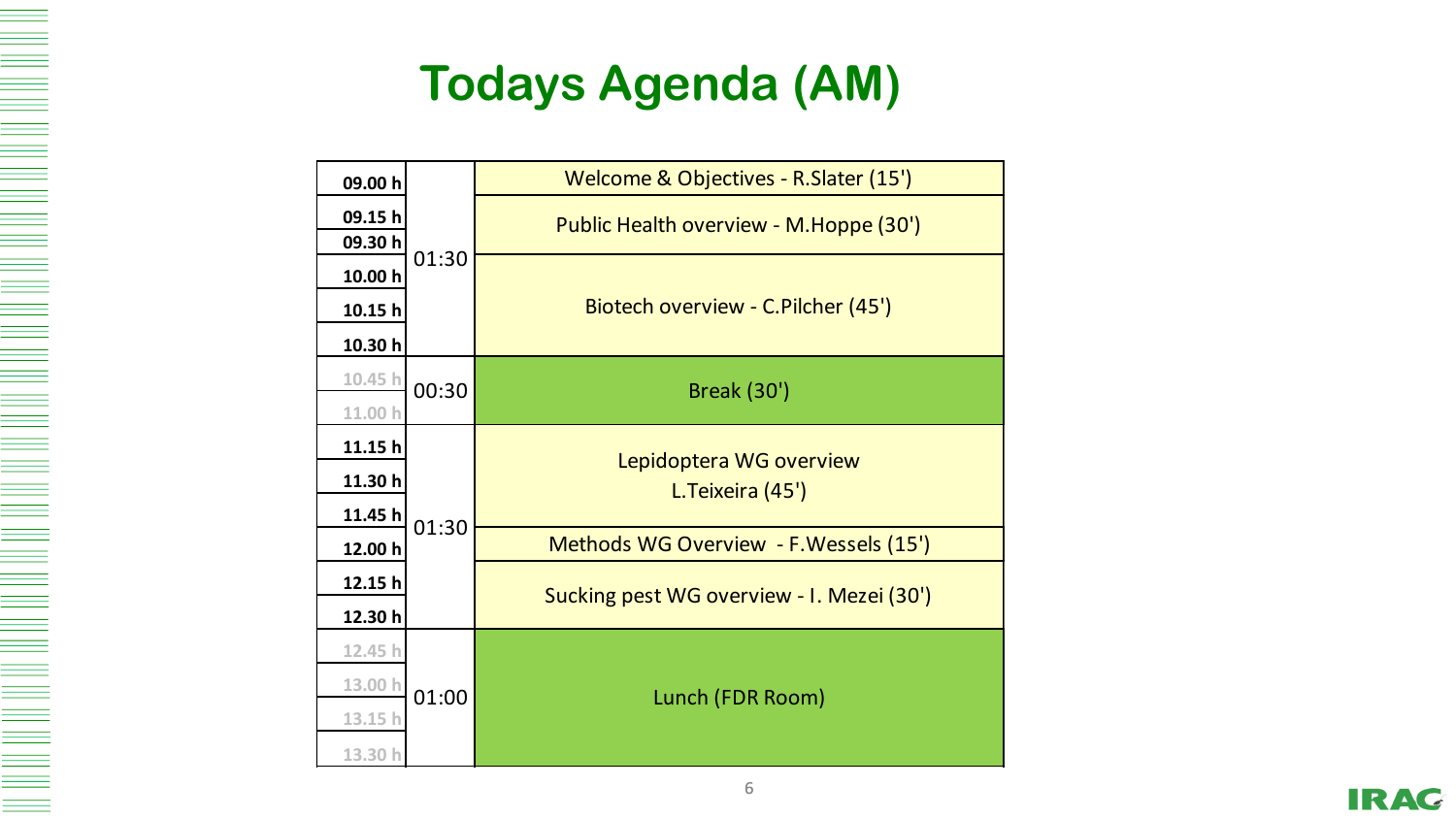#### **Todays Agenda (PM)**

| 13.45 h | 01:30 | Coleoptera WG Overview - R. Nauen (15')      |
|---------|-------|----------------------------------------------|
| 14.00 h |       | Outreach Overview - A.Porter (15')           |
| 14.15 h |       | MoA WG Overview - D.Cordova (30')            |
| 14.30 h |       |                                              |
| 14.45 h |       | Country WG updates (15'x2)                   |
| 15.00 h |       | (US, BR)                                     |
| 15.15 h | 00:30 | <b>Break</b>                                 |
| 15.30 h |       |                                              |
| 15.45 h | 02:00 | Tuta Task Team Update - J. Andaloro (30')    |
| 16.00 h |       |                                              |
| 16.15h  |       | Puerto Rico Task Team Update - G. Head (30') |
| 16.30 h |       |                                              |
| 16.45 h |       | CropLife IRM vision and WoW - R Hunter (30') |
| 17.00 h |       |                                              |
| 17:15 h | 00:15 | end of day                                   |
| evening |       | <b>IRAC Group Dinner - City Tavern</b>       |

**IRAC**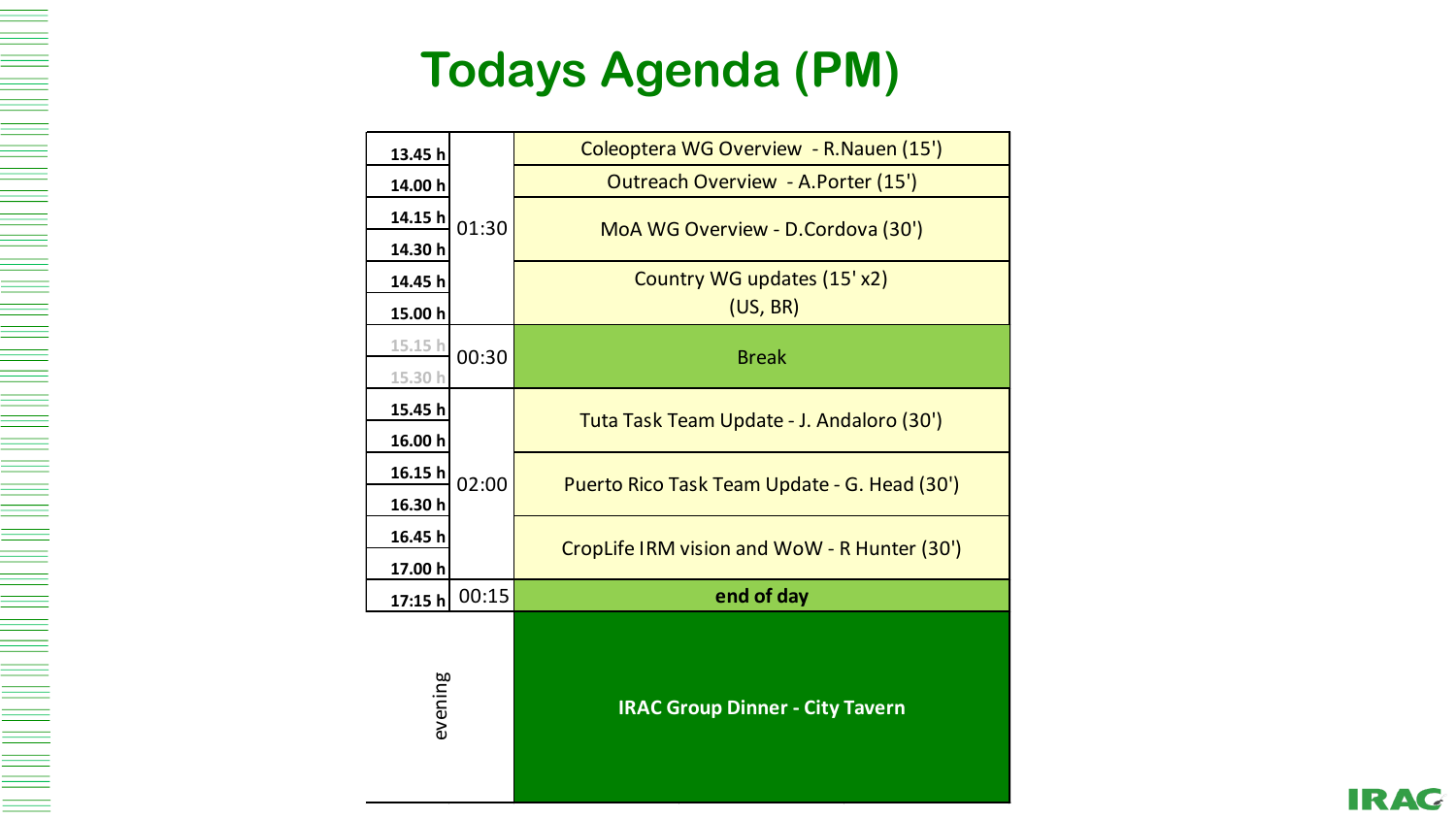#### Welcome to our guests

- Representatives from
	- Mitsui Chemicals,
	- Nippon Soda & Nisso America.
- Rick Roush Penn State University
- Jim Steffel (IRAC USA & Lab-services)
- Robert Hunter Croplife International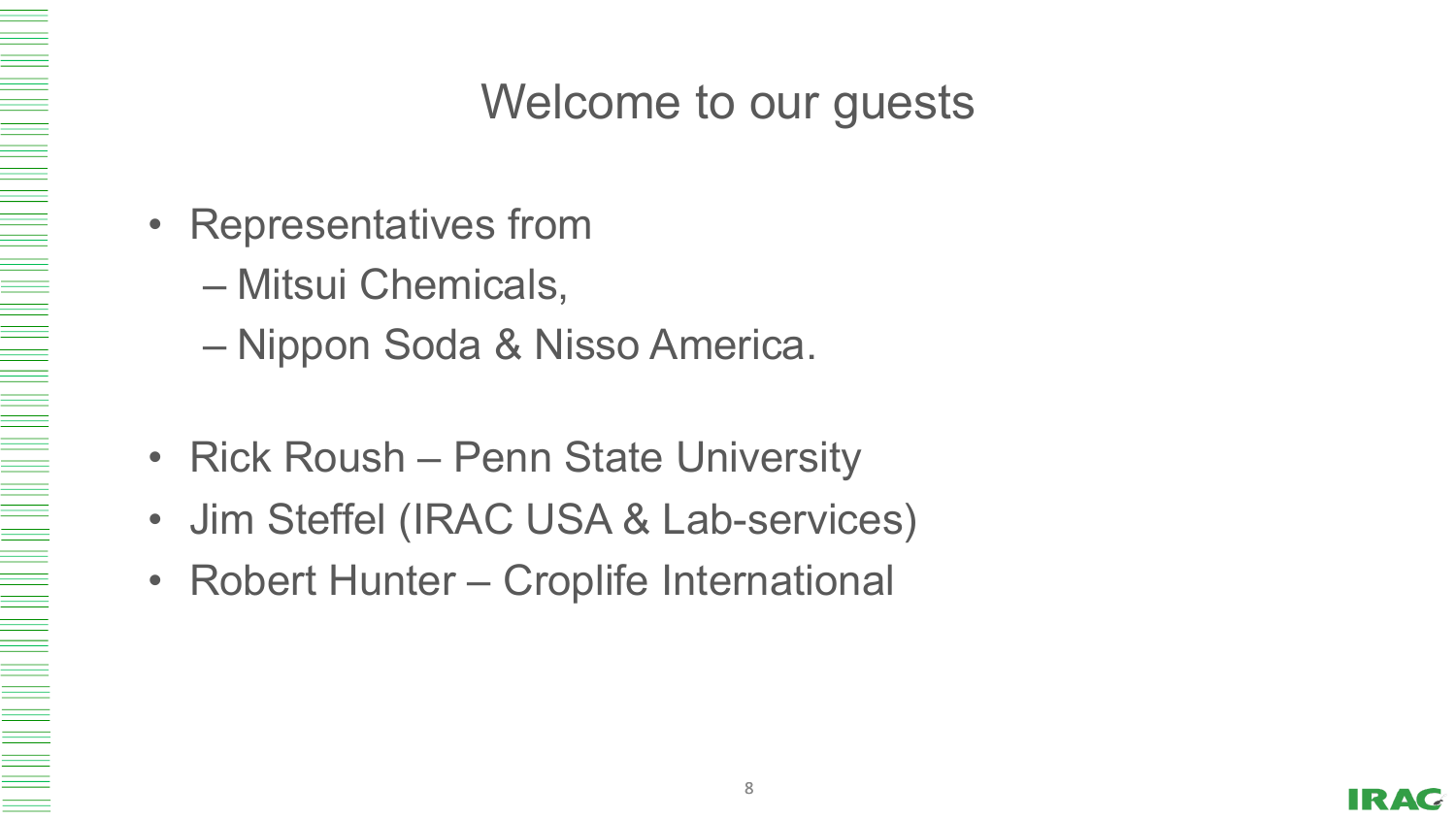#### 2016 - Thank you

- To our working group and task team leaders
	- Alan, Mark, Brad, Ralf, Clint, Luis, Frank, Imre, John, Graham.
	- Special effort to organize and maintain productive working groups.
	- Not always with recognition within companies.
- To the steering team & elected officials
	- Special thanks to Lixin for keeping us within budget
	- Alan Porter

- Croplife Team
	- Particular thanks go to Rolando for his co-operation and communication
- John Andaloro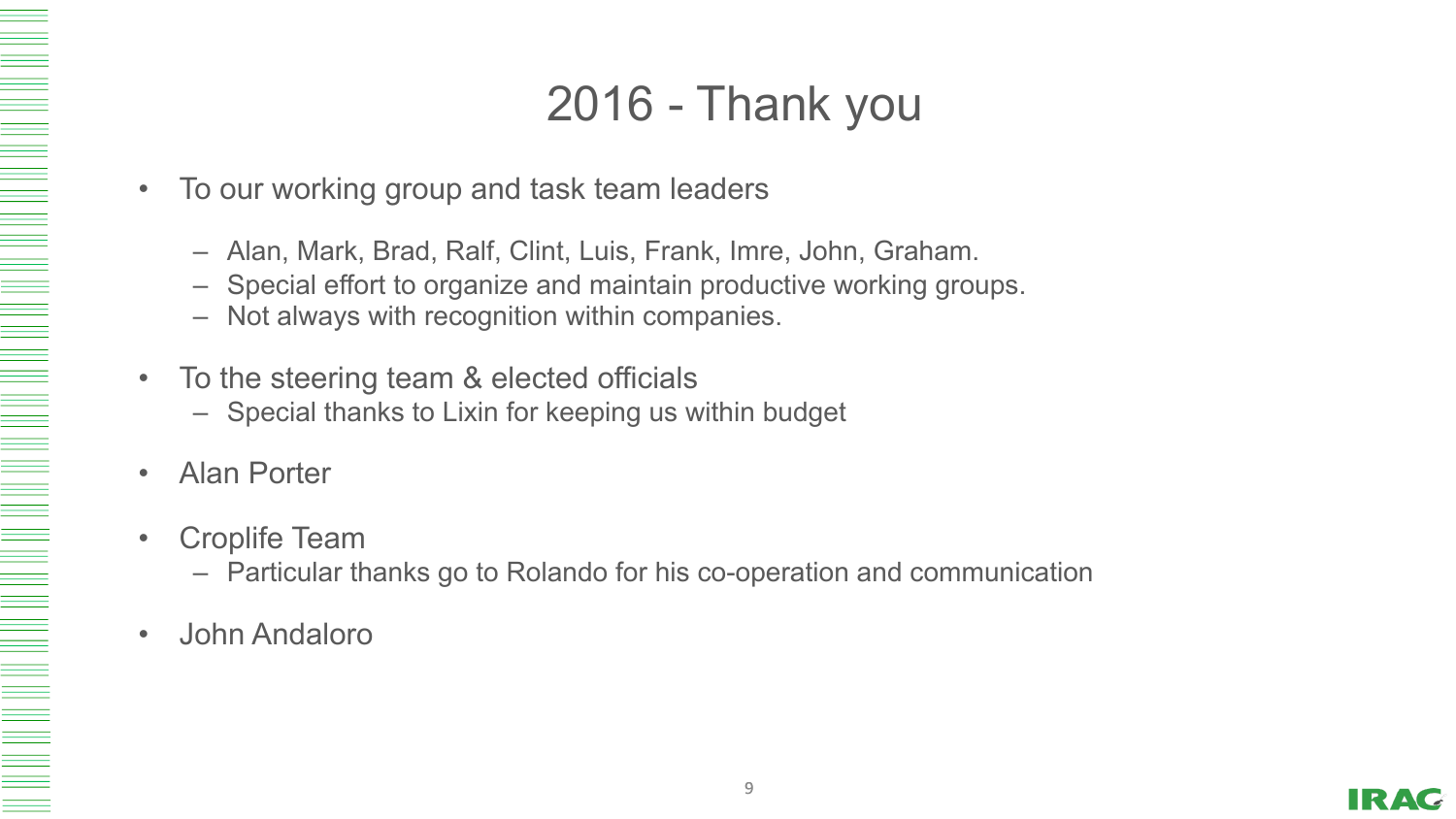## Rules & Regulations

- Anti-trust reminder
- Presentations & meeting minutes
	- All speakers would appreciate to have your full attention, so please try to check emails and phone calls during coffee/lunch break rather than during sessions.
	- Please try to keep to your allocated times.
	- Alan will keep minutes for general sessions.
	- Each WG lead and vice-lead will capture minutes from WG.
	- Please send copies of presentations to me & Alan.
	- All minutes & presentations to be made available.
- Fire exits

N HE WARD TO A SHIP WARD TO A SHIP WARD TO A SHIP WARD TO A SHIP WARD TO A SHIP WARD TO A SHIP WARD TO A SHIP WARD TO A SHIP WARD TO A SHIP WARD TO A SHIP WARD TO A SHIP WARD TO A SHIP WARD TO A SHIP WARD TO A SHIP WARD TO

• Coffee breaks